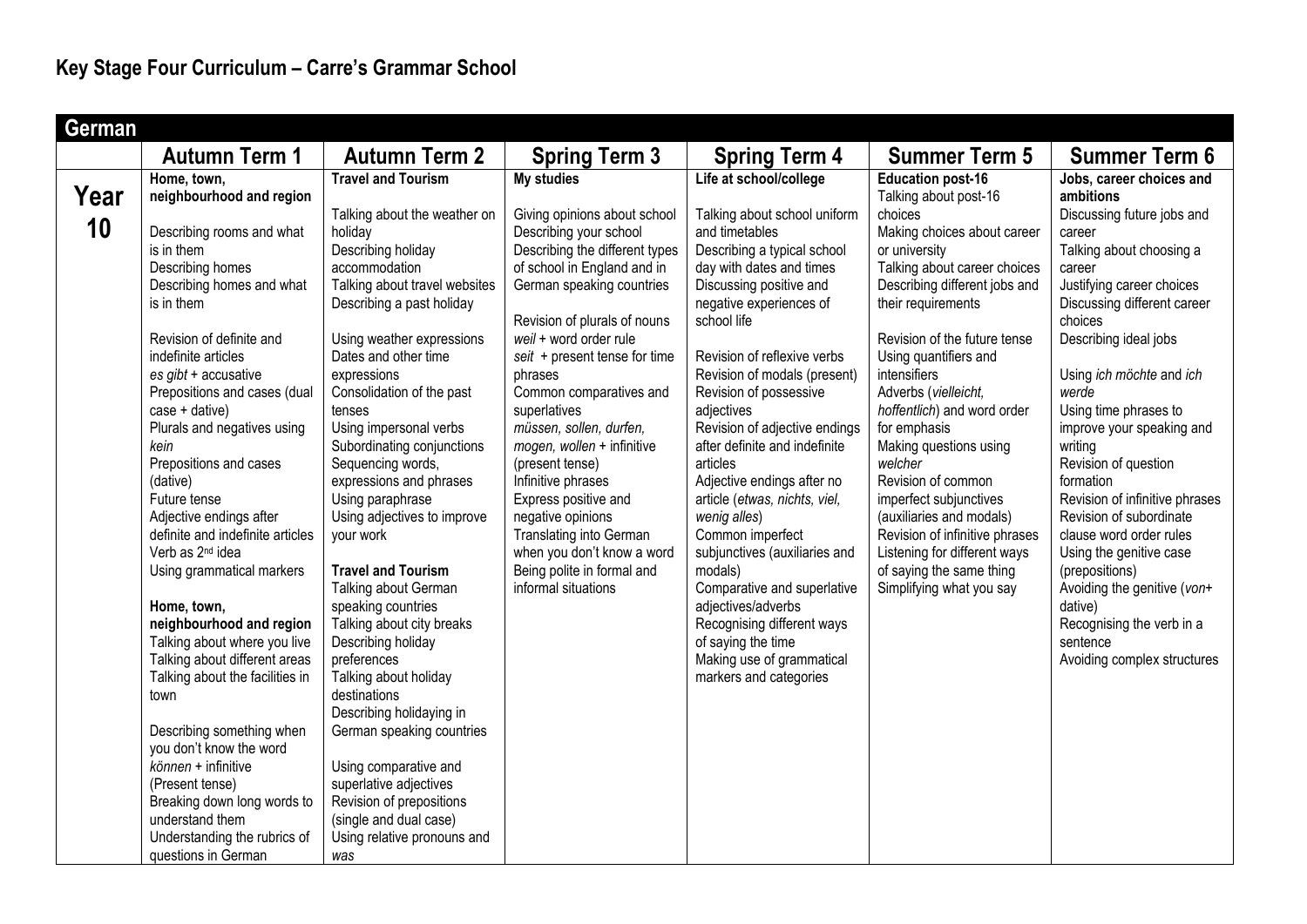## **Key Stage Four Curriculum – Carre's Grammar School**

| Making questions                                                                                                                                                                                                                                                                                                                                                                                                                       | Using the social and cultural<br>context to understand<br>meaning<br>Using alternatives to weil |                                                                                                                                                                                                                                                                                                                                                                                                                                        |  |                                                                                                                                                                                                                                                                                                                                                                                                                                                                                                        |  |
|----------------------------------------------------------------------------------------------------------------------------------------------------------------------------------------------------------------------------------------------------------------------------------------------------------------------------------------------------------------------------------------------------------------------------------------|-------------------------------------------------------------------------------------------------|----------------------------------------------------------------------------------------------------------------------------------------------------------------------------------------------------------------------------------------------------------------------------------------------------------------------------------------------------------------------------------------------------------------------------------------|--|--------------------------------------------------------------------------------------------------------------------------------------------------------------------------------------------------------------------------------------------------------------------------------------------------------------------------------------------------------------------------------------------------------------------------------------------------------------------------------------------------------|--|
| Short formative assessments in listening, reading,<br>speaking, writing and translation will take place<br>throughout the individual modules with a key<br>assessment task based on the work completed this term.<br>Vocabulary tests will also take place every week, using<br>the AQA prescribed vocabulary list.<br>Pre- and Post-topic tests will also take place at the<br>beginning and end of each module of work respectively. |                                                                                                 | Short formative assessments in listening, reading,<br>speaking, writing and translation will take place<br>throughout the individual modules with a key<br>assessment task based on the work completed this term.<br>Vocabulary tests will also take place every week, using<br>the AQA prescribed vocabulary list.<br>Pre- and Post-topic tests will also take place at the<br>beginning and end of each module of work respectively. |  | Short formative assessments in listening, reading,<br>speaking, writing and translation will take place<br>throughout the individual modules, with the Y10<br>examination taking place during this term, covering all<br>the work studied during the course of the academic year.<br>Vocabulary tests will also take place every week, using<br>the AQA prescribed vocabulary list.<br>Pre- and Post-topic tests will also take place at the<br>beginning and end of each module of work respectively. |  |

Homework is given in accordance with the timetable produced for each Year group. Tasks include vocabulary learning, practising grammatical structures and preparing and writing answers to questions.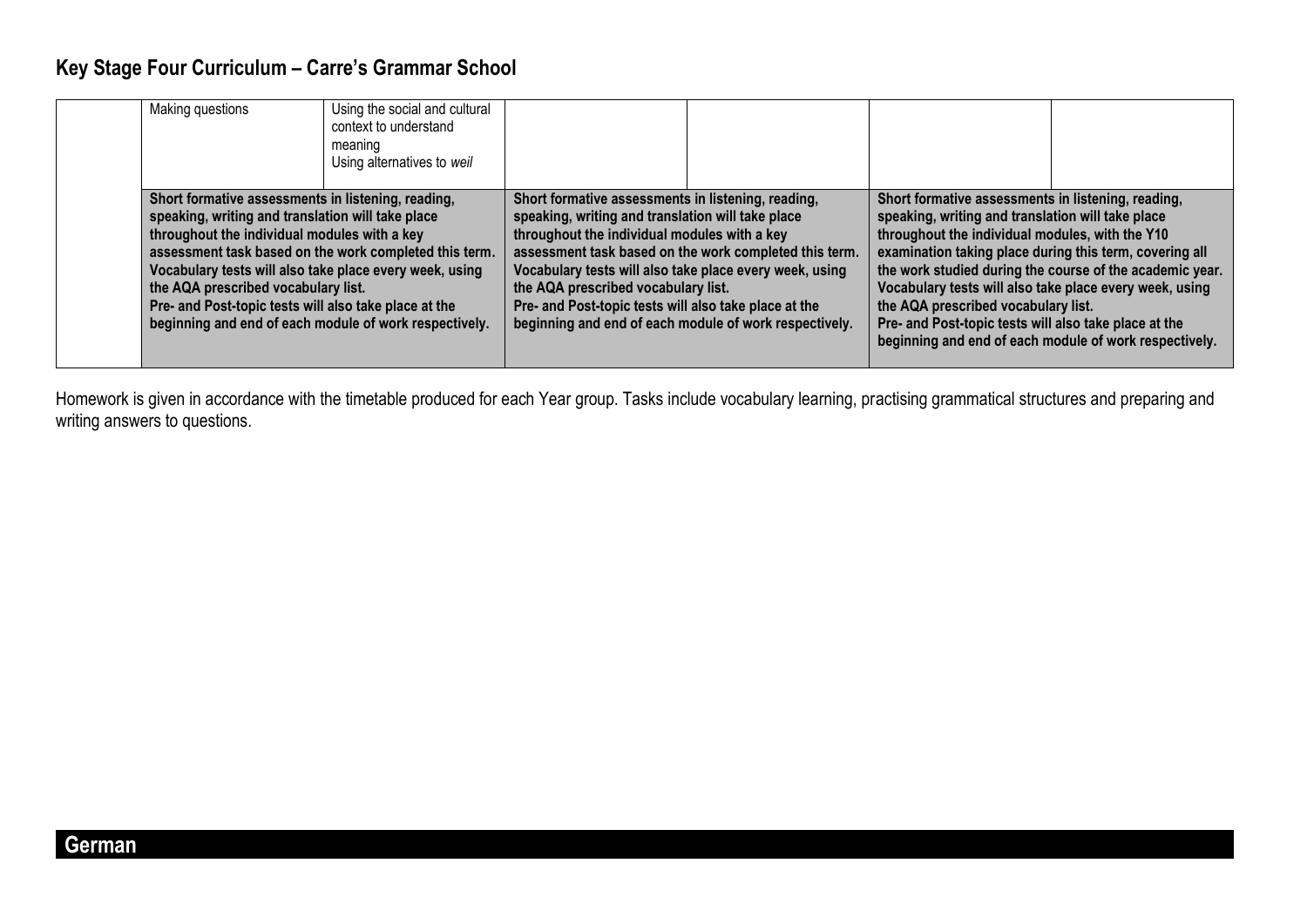|      | <b>Autumn Term 1</b>                                   | <b>Autumn Term 2</b>                                | <b>Spring Term 3</b>                              | <b>Spring Term 4</b>                              | <b>Summer Term 5</b>        | <b>Summer Term 6</b> |
|------|--------------------------------------------------------|-----------------------------------------------------|---------------------------------------------------|---------------------------------------------------|-----------------------------|----------------------|
|      | Charity and voluntary work                             | The environment                                     | <b>Revision of course</b>                         | <b>Revision of course</b>                         | <b>GCSE Speaking exam</b>   | N/A                  |
| Year | Talking about charity work                             | Talking about local                                 | The four key skills of                            | The four key skills of                            |                             |                      |
|      | abroad                                                 | environmental problems                              | Listening, Reading,                               | Listening, Reading,                               | Final set of GCSE practice  |                      |
| 11   | Talking about experiences                              | Talking about global                                | Speaking and Writing are                          | Speaking and Writing are                          | exams in Listening, Reading |                      |
|      | volunteering abroad                                    | environmental problems                              | practised on a rotational                         | practised on a rotational                         | and Writing.                |                      |
|      |                                                        |                                                     | basis, using a variety of                         | basis, using a variety of                         |                             |                      |
|      |                                                        | Modals with negatives                               | materials, which are detailed                     | materials, which are detailed                     |                             |                      |
|      | Ignoring unimportant words                             | Revision of modal verbs                             | below.                                            | below.                                            |                             |                      |
|      | Revision of word order rules                           | Revision of impersonal verbs                        |                                                   |                                                   |                             |                      |
|      | (main and subordinate                                  | Using the imperative<br>Revision of the conditional | <b>AQA German GCSE</b><br><b>Reading Workbook</b> | <b>AQA German GCSE</b><br><b>Reading Workbook</b> |                             |                      |
|      | clauses)<br>Revision of prepositions                   | tense (imperfect subjunctive                        | Zigzag GCSE German                                | Zigzag GCSE German                                |                             |                      |
|      | (single and dual case)                                 | of modals and auxiliaries and                       | Literary texts practice                           | Literary texts practice                           |                             |                      |
|      | dieser, jeder in all cases                             | $würde + infinite) + wenn$                          | Zigzag GCSE German                                | Zigzag GCSE German                                |                             |                      |
|      | Using cognates and near-                               | Pluperfect tense (revision of                       | practice reading papers                           | practice reading papers                           |                             |                      |
|      | cognates                                               | imperfect/ perfect tenses)                          | <b>GCSE German Stretch and</b>                    | <b>GCSE German Stretch and</b>                    |                             |                      |
|      |                                                        | Spotting near-cognates in                           | Challenge                                         | Challenge                                         |                             |                      |
|      | <b>Healthy/unhealthy living</b>                        | listening                                           | <b>GCSE German translation</b>                    | <b>GCSE German translation</b>                    |                             |                      |
|      | Talking about lifestyles in the                        | Using grammatical                                   | practice                                          | practice                                          |                             |                      |
|      | past                                                   | categories                                          | <b>Teachit German GCSE</b>                        | <b>Teachit German GCSE</b>                        |                             |                      |
|      | Talking about health issues                            |                                                     | <b>Success at Writing</b>                         | <b>Success at Writing</b>                         |                             |                      |
|      |                                                        | Poverty and homelessness                            | <b>Teachit German GCSE</b>                        | <b>Teachit German GCSE</b>                        |                             |                      |
|      | Revision of modal verbs in                             | Talking about homelessness                          | <b>Success at Speaking</b>                        | <b>Success at Speaking</b>                        |                             |                      |
|      | the present tense                                      | Describing a day in the life of                     | End of Unit tests from the                        | End of Unit tests from the                        |                             |                      |
|      | Imperfect tense                                        | a homeless person                                   | AQA textbook.                                     | AQA textbook.                                     |                             |                      |
|      | Modal verbs in the imperfect                           | Talking about living on the                         | Past GCSE papers                                  | Past GCSE papers                                  |                             |                      |
|      | tense                                                  | streets                                             |                                                   |                                                   |                             |                      |
|      | als + imperfect (revision)<br>Using the layout to help | Describing poverty and<br>possible solutions        |                                                   |                                                   |                             |                      |
|      | understanding                                          |                                                     |                                                   |                                                   |                             |                      |
|      | Reading authentic texts                                | Revision of cases (weak                             |                                                   |                                                   |                             |                      |
|      | Revision of infinitive phrases                         | masculine nouns)                                    |                                                   |                                                   |                             |                      |
|      | Modals with negatives                                  | Revision of possessive                              |                                                   |                                                   |                             |                      |
|      |                                                        | adjectives                                          |                                                   |                                                   |                             |                      |
|      |                                                        | Revision of reflexive                               |                                                   |                                                   |                             |                      |
|      |                                                        | pronouns                                            |                                                   |                                                   |                             |                      |
|      |                                                        | Recognising suffixes                                |                                                   |                                                   |                             |                      |
|      |                                                        | Looking for words inside                            |                                                   |                                                   |                             |                      |
|      |                                                        | other words                                         |                                                   |                                                   |                             |                      |
|      |                                                        | Revision of adjective endings                       |                                                   |                                                   |                             |                      |